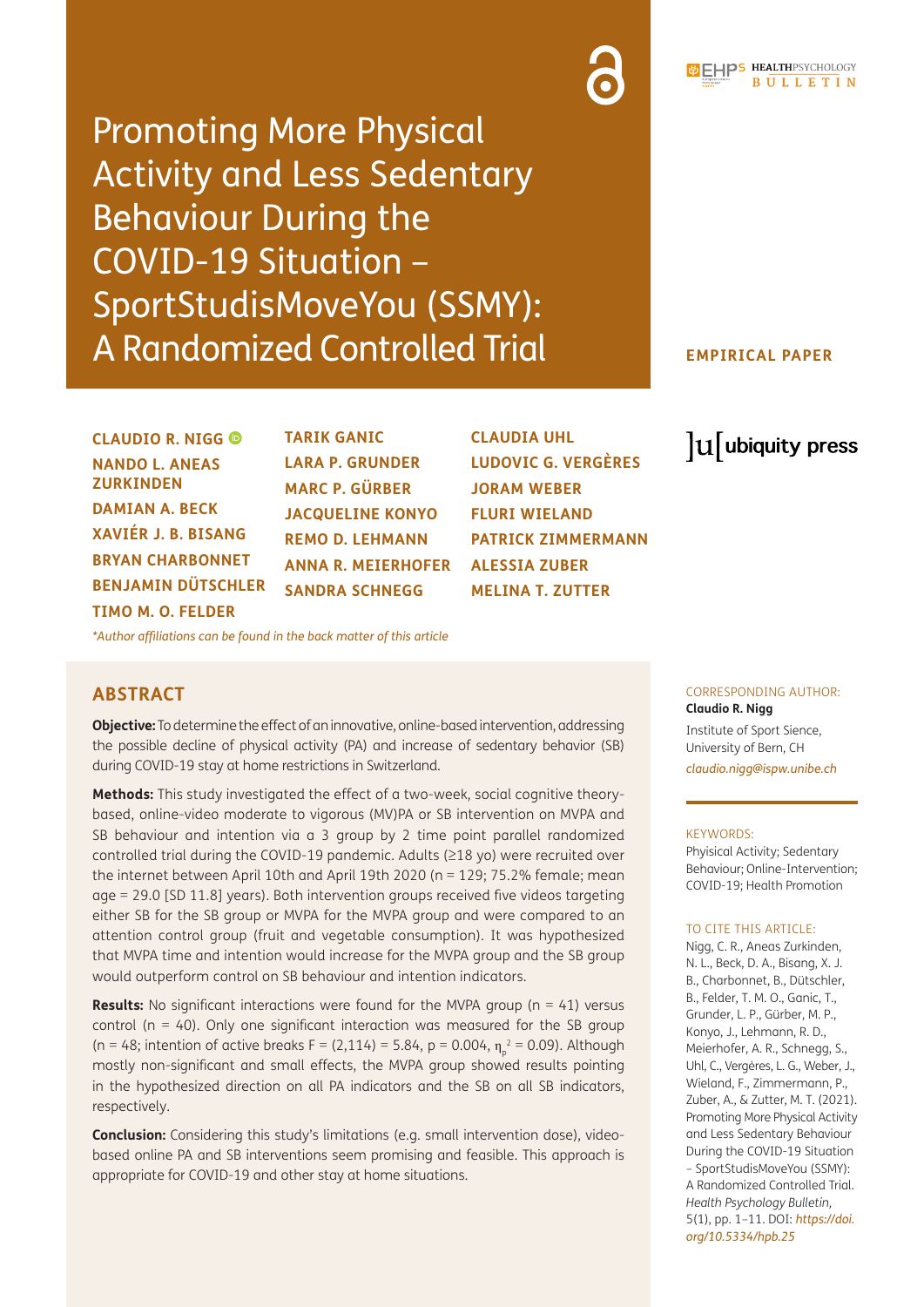#### **INTRODUCTION**

Moderate-to-vigorous physical activity (MVPA) has positive effects on cardiorespiratory fitness, musculoskeletal fitness, cognition, weight management, diabetes mellitus, some cancers, obesity, bone as well as joint diseases, and depression (2018 Physical Activity Guidelines Advisory Committee, 2018; Warburton et al., 2006). However, over the past few decades sedentary behaviour (SB) has increased due to technological advances, societal influences and environmental attributes. SB has been linked to health risks such as type 2 diabetes, metabolic syndrome, cancer, and all-cause and cardiovascular disease mortality (Mansoubi et al., 2014).

Despite the MVPA benefits, in Switzerland, 24% of adults do not meet the guidelines of 150 minutes of MVPA or 75 minutes of vigorous PA per week (Swiss Federal Statistical Office, 2019), whereas 27.5% globally do not meet these WHO guidelines (Guthold et al., 2018). In terms of SB in Switzerland, 48% self-report sitting >6 h/day and the longer the SB phases are the less PA breaks are made (Swiss Federal Statistical Office, 2019). Similarly, in Europe on average >5 h/day is spent sitting (Bennie et al., 2013).

The sudden stay at home (also referred to lockdown or quarantine) status declared in several countries after the spread of COVID-19 caused an acute lifestyle change for many (Ferreira et al., 2020) potentially impacting PA and SB. Despite social – or more appropriately physical – distancing in many countries, the population should be encouraged to maintain daily PA (Ferreira et al., 2020; Jiménez-Pavón et al., 2020) as the stay at home situation may lead to more SB through working from a home office or increasing leisure screen time. This likely leads to increased body weight/obesity, cardiovascular problems, high blood pressure or even psychosocial disorders. Furthermore, PA positively influences immunity (Ferreira et al., 2020). Thus, a physically active lifestyle and reducing SB especially during the stay at home period is an important approach to decrease susceptibility of COVID-19 infections and to counteract possible consequences of the crisis (Ferreira et al., 2020).

Is COVID-19 actually making the world more sedentary? With parks, gyms, exercise outlets, stores and (fitness) businesses being closed, the PA opportunities are restricted (WHO, March 27, 2020). The ability for people to leave their home to engage in PA is limited (Hall et al., 2020). With amateur and competitive races and competitions canceled all over the world due to COVID-19, the motivation to train or to move decreases especially for participants/athletes (Lidbury, March 17, 2020). Non-athletes may also feel demotivated as athletic role models are less present in the media. PA motivation may also be negatively affected as it is difficult or impossible to meet with workout groups, sport teams or friends. Furthermore, with national school closures on March 18th, 2020, in 107 countries (Viner et al., 2020), parents are required to juggle the responsibilities of childcare, teaching, caretaking of grandparents, and working simultaneously, and may have less time for their own preferences and hobbies, including PA. Additionally, mental health challenges emerge during stay at home times since physical distancing is necessary to slow down the contagion but hinders social interactions crucial for mental well-being (Bansal et al., 2020). The current restrictions are of uncertain duration, therefore daytime stress, anxiety and depression levels may also increase (Altena et al., 2020). PA improves mental health in general and can reduce the risk of depression (WHO, March 27, 2020). But with the stay at home, it may be more challenging to engage in or even start a PA program.

However, there are also many opportunities to practice more PA and less SB during stay at home times. As there is no commute to work or school during stay at home, there may be more time for PA. Home-based PA workouts are easily accessible on the internet, which may also lead to less SB. The time at home may also make us realize that we may need social interactions as relatedness is thought to be a basic human need (Deci & Ryan, 2008). For some, there is more time to spend with family and loved ones, introspect, or do family activities during the stay at home being able to focus on activities that they did not have time for before (e.g., gardening, family hikes) which could result in more PA and less SB. Previous research has shown the feasibility of videobased interventions to promote PA and highlighted that videos should be of short duration (Vandelanotte & Mummery, 2011).

To motivate individuals to be active, application of theory is recommended (Downs et al., 2013). The social cognitive theory (SCT) is one of the most useful theories to understand behaviour and is based on variables that influence intention and behaviour (Beauchamp et al., 2019). High self-efficacy, positive outcome expectations, perceived social support and beneficial environmental variables increase the likelihood of being active (Lippke & Wiedemann, 2007; Wilcox et al., 2003; Wilhelm & Büsch, 2006). The majority of PA research using the theory focused on the determinants and effects of efficacy beliefs (Feltz et al., 2008). SCT interventions have been successful in promoting PA in minorities (Joseph et al., 2017), cancer survivors and caregivers (Stacey et al., 2016), adults that had a stroke (Bailey, 2020), and among other populations.

Even though there are >400 documented ongoing COVID-19 studies worldwide, to-date no PA and/or SB interventions could be identified (WHO, 2020). Data from Garmin users shows that the global pandemic decreased the average of daily steps, as well as more specific activities like skiing (Garmin, April 9, 2020). Fitbit (March 23, 2020) compared their own users' (n  $>$ 30 million) established baseline step count during the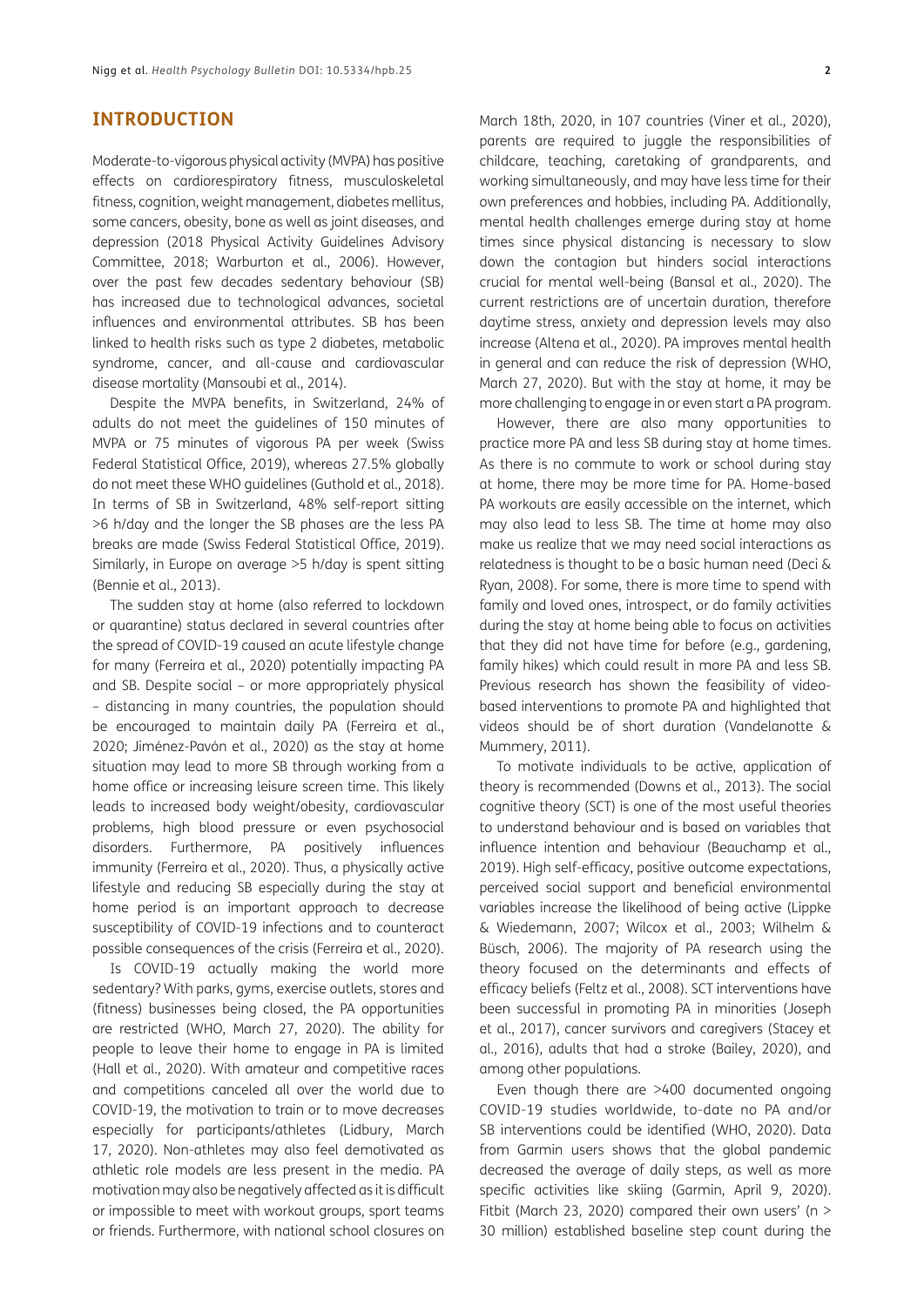week of March 22, 2019 with the same week during the COVID-19 year. A significant decline in average step count in almost all studied countries was documented. The most dramatic change was observed for European countries with declines of step counts ranging from 7%– 38% (Fitbit, March 23, 2020). However, a more in-depth study showed that people who did PA two to three times a week before COVID-19 were more likely to be active and those who were irregularly physically active were moving even less during the COVID-19 stay at home (Brand, April 15, 2020). A recent study assessing PA in U.S. adults during the first month of COVID-19 found a significant reduction of vigorous intensity (37% decrease), moderate intensity (47% decrease) PA and walking intensity (33% decrease) in early vs. pre COVID-19 period (Dunton et al., 2020). Overall these findings indicate a negative impact of COVID-19 on PA.

To address the possible decline of PA and increase of SB during the stay at home of COVID-19, this study explored the effect of a brief, SCT-based, online (YouTube), MVPA and SB intervention on MVPA and SB behaviour and intention during the COVID-19 pandemic. It was hypothesized that 1) the MVPA intervention group would outperform the attention control group on MVPA behaviour and MVPA intention, and 2) the SB intervention group would outperform the attention control group on SB behaviour and SB intention indicators.

#### **METHODS DESIGN/PROCEDURES**

The SportStudisMoveYou study was a 3 (group) by 2 (time point) parallel randomized controlled trial (RCT). Participants had to be at least 18 years old and provided informed consent prior to completing the online presurvey. At the end of the pre-survey session participants were randomly assigned via a computer algorithm with allocation ratio of one third to one of two intervention groups (moderate-to-vigorous physical activity or sedentary behaviour and screen time) or an attention control group (fruit and vegetable). At that time they were given a link to a YouTube channel containing five videos specific to their assigned group. The videos were open access on YouTube, however watching the videos of the other intervention groups (contamination) would have needed participants to put in extra effort. The intervention lasted over a two-week time period, during the COVID-19 stay at home time. Pre-surveys were collected between April 10th 2020 and April 19th 2020. After one week, a reminder email was sent to the participants containing the link to the five intervention group specific videos again. After two weeks, participants were emailed a link to complete the post-survey, which could be filled out until May 6th 2020. Procedures were approved by the University of DBPR IRB, and the reporting followed the CONSORT Guidelines for RCT's (Schulz et al., 2010).

## **RECRUITMENT/SAMPLE**

The main strategy in order to recruit participants for the study relied on the distribution of a short promotion video (1 min 35s). The promotion video's goal was to arouse interest in the project and get people to register for it. To obtain a broad sample and increase reach, the spoken language was English with German and French subtitles. In the recruitment phase, the video was shared during 9 days through three main promotion strategies. First, media and influencers – DBPR, UNIK Sports, and Aniya Seki (Swiss Boxing Champion) – shared the promotion video via their social media channels and newsletters. Also, utilizing a customizable text template, as many of the authors' personal contacts as possible were contacted through WhatsApp, E-Mail or personal social networks. Additionally, a project specific Facebook and Instagram page was created where the promotion video as well as the link to join the project was featured. Lastly, the video was posted on at least 28 different Facebook pages receiving over 2500 views. Upon clicking on the link in the description of the promotion video, participants were directly forwarded to the pre-survey.

#### **MEASURES**

Online questionnaire forms (*[limesurvey.org](http://limesurvey.org)*) were used for both pre-test and post-test measurements. Demographics (sex, age, education, and country) were collected at preintervention only. The other measures were collected at pre- and post-intervention. In the post-test survey participants were asked how many videos they have watched in context of this study, in order to check intervention delivery/dose.

#### MVPA

As the intervention targeted MVPA, the moderate and vigorous questions of the International Physical Activity Questionnaire (IPAQ) (Craig et al., 2003) were used. The IPAQ is designed for 15 to 65 years old and asks about behaviour of the last seven days. The IPAQ has documented reliability and validity (Lee et al., 2011). Vigorous PA is classified as activities that take hard physical effort and make you breathe much harder than normal activities such as heavy lifting, aerobics or fast cycling. Moderate PA is classified as activities that make you breathe a bit harder than normal and demand a moderate physical effort such as comfortable cycling, tennis doubles and carrying light things. Additionally, participants were asked if they intend to engage in regular MVPA.

#### **SB**

Questions from the last 7-d SB questionnaire (Wijndaele et al., 2014) were selected specific to our study purposes. Screen time (not for school or work purposes), as well as the interruption of longer periods of sitting by changing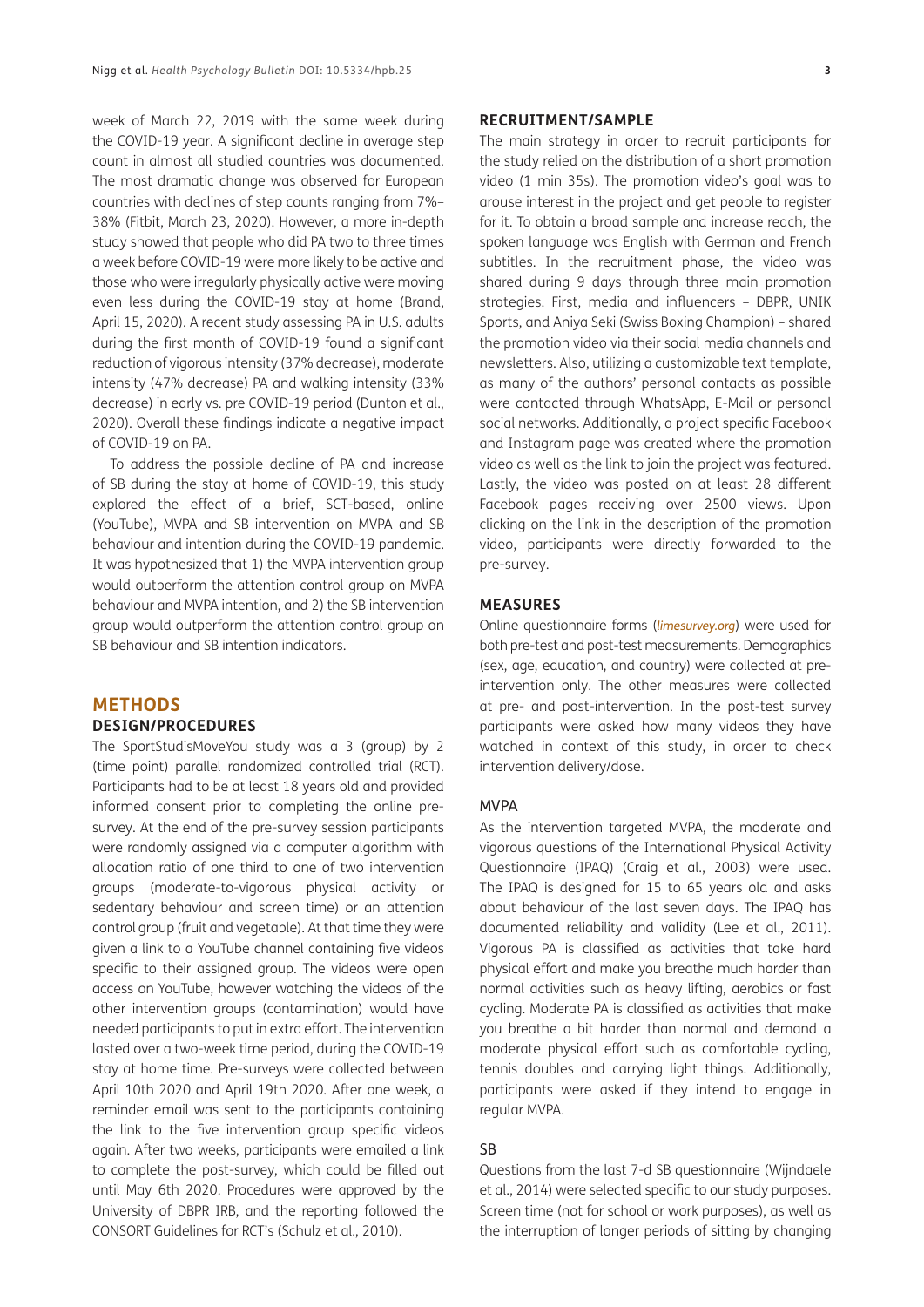to standing or active breaks, were surveyed. An active break was defined as a short movement activity lasting longer than 30 seconds (stretching, knee bends, some walking). Additionally, the intention to reduce screen time and the intention to interrupt longer sitting times with active breaks was assessed.

#### **INTERVENTION**

The study team was being educated about theories of behavior change when COVID-19 began in Europe. The team spontaneously decided that an intervention should be put together to motivate people to be active and decrease their SB. Different theories were reviewed with respect to effectiveness and generalizability. Upon reaching a theory consensus, the scripts were developed and translated into videos by the team. According to the assigned group, SSMY participants were provided with five videos that aimed to change their health behaviour. The videos followed the same concept and were based on the SCT (Bandura, 1977). Each intervention included one basic motivational video and four videos with specific strategies for behaviour change. The videos used behavior change techniques derived from the SCT such as including self-efficacy building instruction, positive reinforcement, goal setting as well as brief discussion of outcome expectations and pros and cons of the addressed health behaviours. The videos were tailored to be appropriate for stay at home situations like during the current COVID-19 restrictions throughout most of Europe. All intervention videos can be accessed by the weblink listed in the next paragraph. The purpose of the basic video was to motivate the people to change their behaviour, highlight the benefits and set a goal via the following four SCT-related aspects: self-efficacy, outcome expectations, pros and cons, and goal setting. The four videos with the specific ideas and strategies for behaviour change focused on starting with easy tasks progressing to harder tasks towards the last video – this mapped on to  $\frac{3}{4}$  of the sources of self-efficacy including mastery experiences, verbal persuasion, and vicarious experiences. The text spoken by a computer generated male voice was in English with German and French subtitles. The actors in the videos were 3 male and one female sports science master students. The videos were filmed in a common apartment. The basic motivational video lasted about 1 min 45 s and the four specific behaviour change strategy videos lasted around one minute each. Therefore, when watching all the videos at once, the intervention lasted for around 6 minutes.

The two intervention groups and the attention control group are described below and the videos are at: *[https://](https://www.youtube.com/channel/UC9wvza0GKHlxitSY6jOOjUQ) [www.youtube.com/channel/UC9wvza0GKHlxitSY6jOOjUQ](https://www.youtube.com/channel/UC9wvza0GKHlxitSY6jOOjUQ)*

**•**  MVPA (intervention group 1): This intervention's goal was to motivate people to include 10–20 minutes

of additional MVPA in their daily routine. The four specific ideas for behaviour change videos provided the participants with exercises that can be easily implemented at home without any equipment. Each video contained four exercises, one of which focuses on cardiovascular and three exercises targeting large muscle groups, namely the lower body (i.e. legs), the back as well as the front part of the upper body (chest, shoulders, triceps). Body weight exercises were presented which should further stress the core muscles. Furthermore, people were given exercises with different levels of difficulty using objects (e.g. backpack with extra weight, bottles etc.) that are likely to be found at home. The motivational process was supported by setting easy goals and promoting self-efficacy aspects in each of the four videos.

- **•**  SB (intervention group 2): This intervention's goal was to sit or lay an hour less per day and spend half an hour less per day in front of a screen. In the first behaviour change strategy video participants were motivated to try standing more while working on the computer with an improvised standing desk by placing a chair on a desk/table and putting the computer on the chair. The second video was dedicated to the goal of reducing the daily screen time by sticking post-it note reminders on their screens like TV, PC, etc. The third behaviour change strategy video was about taking short preferred active breaks like stretching, doing 20 squats or walking up and down the hallway. In the last video viewers were confronted with the challenge of learning how to juggle as juggling is conceptualized as an active and enjoyable active break.
- **•**  Fruit and vegetable consumption (attention control group): To provide the same attention but not influence, MVPA, or SB, the content focused on fruit and vegetable consumption. Specifically, the goals pursued in the attention control intervention were to motivate the participants to try to eat enough fruits and vegetables. The four behaviour change strategy videos contained solutions in the form of simple and quickly prepared recipes, in which the participants do not need to have special skills or ingredients. In the first behaviour change strategy video it was recommended to include fruits already in their breakfast by adding them to the cereals or as an alternative to mix up fruits in a fruit smoothie. In the second behaviour change strategy video an oven-based vegetable lunch recipe was provided. The third video focused on healthy snacks, sweet and juicy fruit salad, and healthy chips. The fourth video showed the preparation of a vegetable soup for dinner.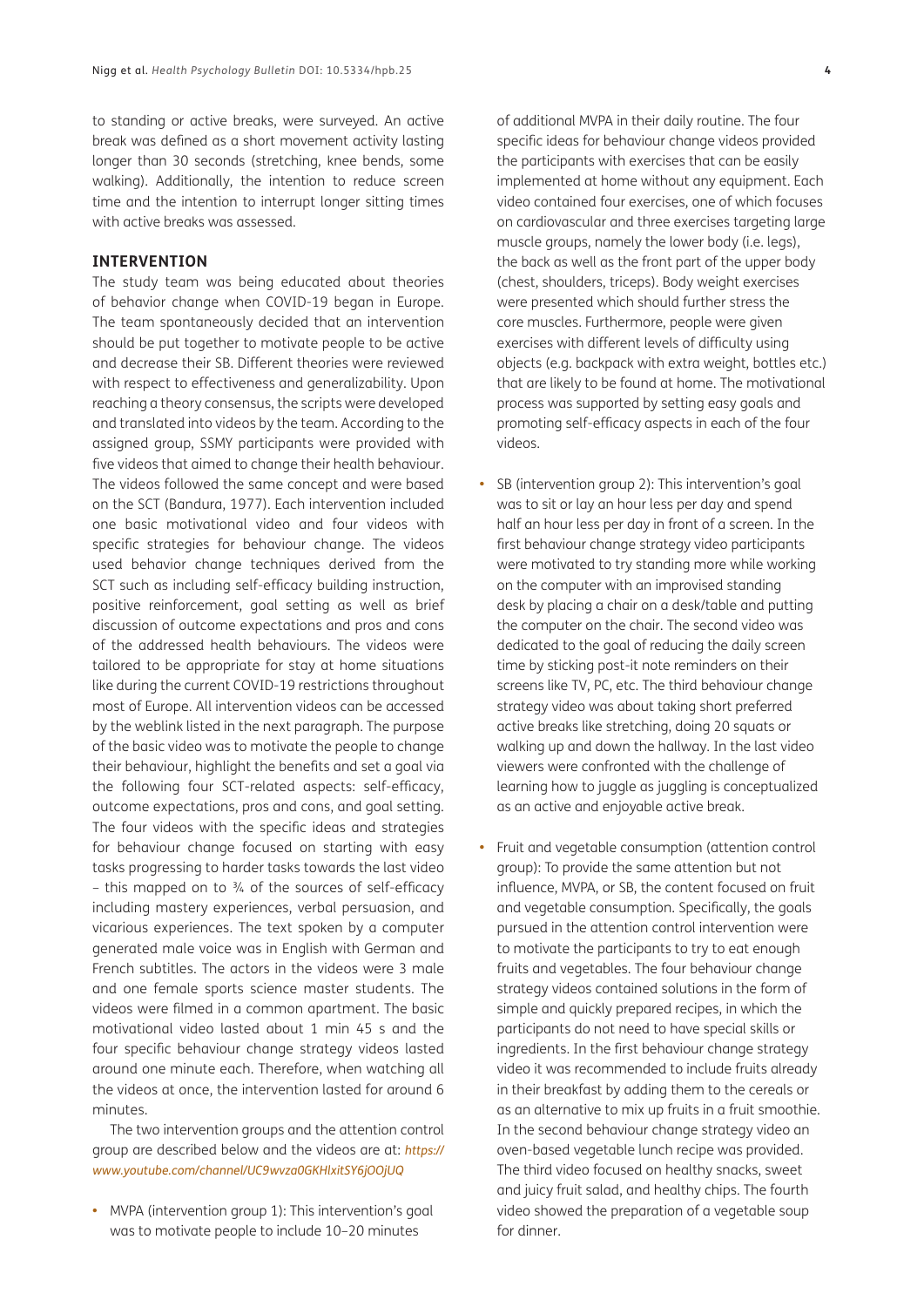#### **STATISTICAL ANALYSES**

A 2 (time-point) by 3 (intervention group) repeated measures analysis of variance (ANOVA) was calculated for each of the study variables using a Bonferroni corrected significance level of p < .007 with Tukey HSD follow-up tests. The average missing data per variable was relatively low at 3.49% (SD =  $1.74\%$ ), therefore, pairwise deletion was used in the analyses. The analyses were also replicated with a mean substitution for missing data resulting in the same conclusions (results not shown). Dropouts, participants not filling out the post-survey received by email, were excluded from the intervention efficacy analysis. However, an analysis between dropouts and study completers was performed in order to check whether demographics and baseline measures differed between them. Self-reported intervention delivery/dose was analyzed using descriptive statistics.

### **RESULTS**

Participant flow is provided in **[Figure](#page-4-0) <sup>1</sup>**. Participants ( $n = 129$ ) were 75.2% female; mean age = 29.0

 $[SD = 11.8]$  years old, mean years of education = 12.2 [SD = 2.1] years; 55.8% students; 96% chose German for the survey language; and 88.4% were from Switzerland. Pre-test variable descriptives and demographics by intervention group are presented in **[Table 1](#page-5-0)**. All pre-test group comparisons were non-significantly different  $(p > .05)$ . Skewness and kurtosis indicated that study variables were normally distributed, thus these variables were not transformed. Analysis between study dropouts and completers showed no significant pretest differences for the demographic or study variables  $(p > .05)$ .

Self-reported intervention delivery/dose did not differ between the three groups ( $p > .05$ ). The MVPA group watched an average of 4.41 (SD =  $2.34$ ) videos, while the SB group reported to have seen 5.35 (SD = 3.12) and the attention control reported an average of 4.83 (SD = 2.63) videos watched. Nearly half of all participants (45%,  $n = 58$ ) reported that they had watched five videos, and 21 (13.2%) participants reported to have watched more than 5 videos, in context of this study. A small number of participants (11.6%,  $n = 15$ ) reported that they had watched two or less videos in context of this study.



<span id="page-4-0"></span>**Figure 1** CONSORT participant flow diagram.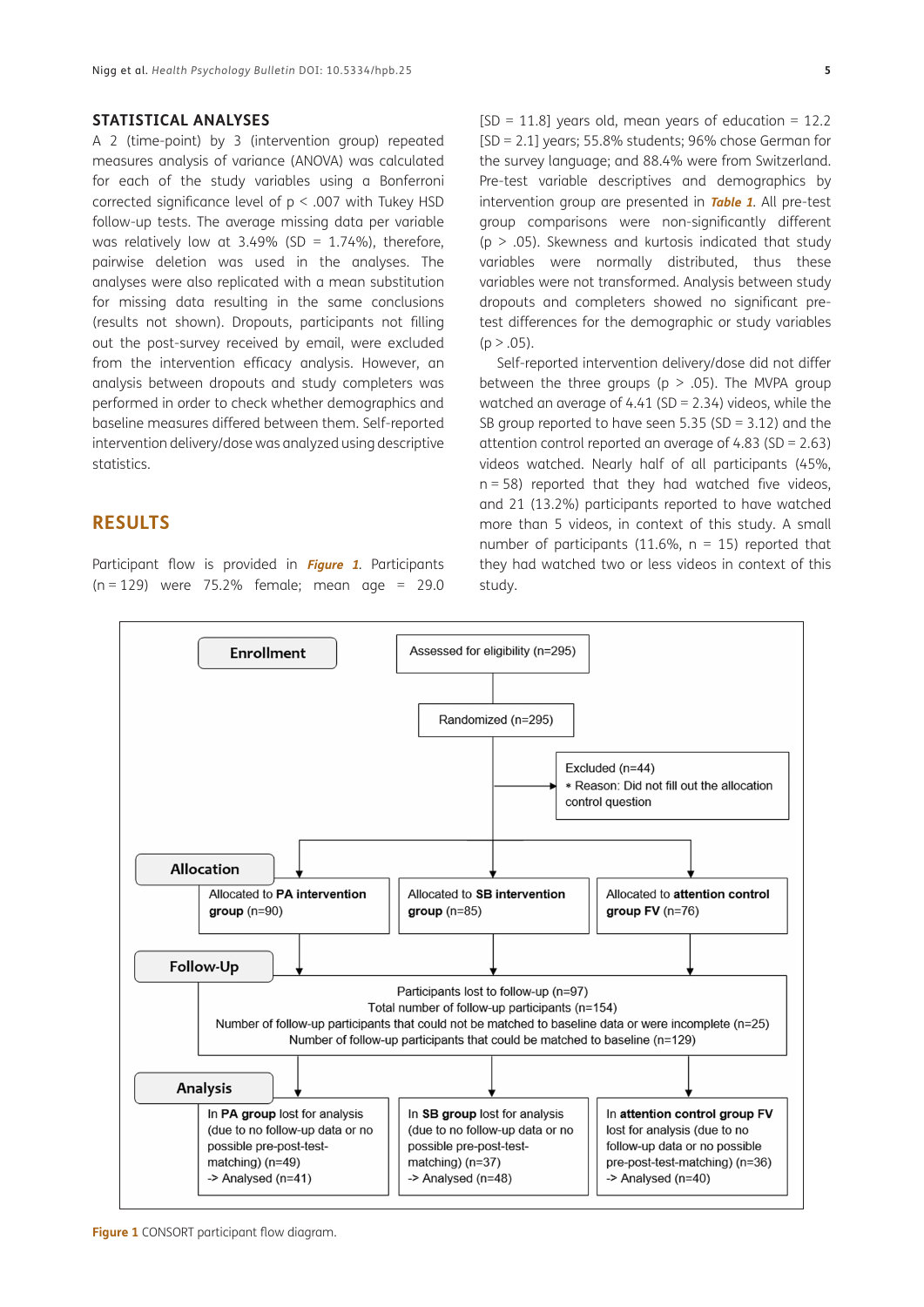#### **MVPA (HYPOTHESIS 1)**

Repeated measures ANOVA results revealed a non-significant time by group interaction for MVPA  $F = (2,114) = 0.39$ , p = 0.68, η<sub>ρ</sub><sup>2</sup> = 0.01 (see *[Figure 2a](#page-5-1)*), and for intention for MVPA F = (2,117) = 0.53, p = 0.59, η<sub>ρ</sub><sup>2</sup> = 0.01 (see *[Figure 2b](#page-5-1)*).

## **SB (HYPOTHESIS 2)**

Repeated measures ANOVA results revealed a nonsignificant time by group interaction for leisure screen time (ST) F = (2,122) = 0.57, p = 0.57,  $\eta_\text{\tiny p}{}^2$  = 0.01 (see F**[igure](#page-6-0) [3a](#page-6-0)**), for the quantity of active breaks (AB)  $F = (2,119) =$ 1.41, p = 0.25, η<sub>p</sub><sup>2</sup> = 0.02 (see *[Figure 3b](#page-6-0)*), and for quantity of standing time F = (2,116) = 2.17, p = 0.12,  $\eta_p^2$  = 0.04

(see **[Figure 3c](#page-6-0)**). A significant time by group interaction was found for the intention of active breaks  $F = (2,114)$ = 5.84, p = 0.004, η<sub>ρ</sub><sup>2</sup> = 0.09 (see *[Figure 3d](#page-6-0)*). Intention of taking active breaks increased for the SB group, remained the same for the PA group, and decreased for the attention control group as hypothesized; however, Tukey's HSD post-hoc tests revealed no significant differences between any of the groups. Repeated measures ANOVA results revealed a non-significant time by group interaction for the intention of screen time reduction F = (2,120) = 1.52, p = 0.22,  $\eta_{p}^{2}$  = 0.03 (see **[Figure 3e](#page-6-0)**).

Summarizing the results, a significant time by group interaction could be found for the intention of active breaks. All other results were in the hypothesized direction, but not significant.

| <b>GROUP</b> |           | <b>MVPA</b><br><b>IMIN</b><br><b>PER</b><br><b>WEEK]</b> | <b>INTENTION</b><br>ΤО<br><b>INCREASE</b><br>PA [1-5] | <b>LEISURE</b><br><b>SCREEN</b><br><b>TIME</b><br><b>IMIN</b><br><b>PER DAY]</b> | <b>QUANTITY</b><br><b>OF ACTIVE</b><br><b>BREAKS</b><br><b>ITIMES</b><br><b>PER HOUR]</b> | <b>QUANTITY OF</b><br><b>CHANGING</b><br><b>TO STANDING</b><br><b>ITIMES PER</b><br><b>HOURT</b> | <b>INTENTION</b><br>TO DO<br><b>ACTIVE</b><br><b>BREAKS</b><br>$[1 - 5]$ | <b>INTENTION</b><br><b>TO REDUCE</b><br><b>SCREEN</b><br><b>TIME</b> [1-5] | <b>AGE</b> | <b>YEARS</b><br><b>IN</b><br><b>SCHOOL</b> | %F   |
|--------------|-----------|----------------------------------------------------------|-------------------------------------------------------|----------------------------------------------------------------------------------|-------------------------------------------------------------------------------------------|--------------------------------------------------------------------------------------------------|--------------------------------------------------------------------------|----------------------------------------------------------------------------|------------|--------------------------------------------|------|
| PA           | M         | 346.7                                                    | 4.0                                                   | 121.6                                                                            | 1.4                                                                                       | 1.2                                                                                              | 3.7                                                                      | 3.7                                                                        | 30.9       | 11.7                                       | 85.4 |
|              | <b>SD</b> | 245.5                                                    | 0.9                                                   | 68.1                                                                             | 0.8                                                                                       | 0.8                                                                                              | 0.8                                                                      | 0.9                                                                        | 12.7       | 2.1                                        |      |
| <b>SB</b>    | M         | 345.1                                                    | 3.9                                                   | 160.4                                                                            | 1.2                                                                                       | 0.9                                                                                              | 3.7                                                                      | 3.8                                                                        | 26.7       | 12.3                                       | 72.9 |
|              | <b>SD</b> | 231.7                                                    | 0.9                                                   | 120.9                                                                            | 0.7                                                                                       | 0.8                                                                                              | 0.8                                                                      | 0.9                                                                        | 10.0       | 2.1                                        |      |
| Ctrl<br>(FV) | M         | 417.4                                                    | 3.6                                                   | 135.0                                                                            | 1.3                                                                                       | 0.8                                                                                              | 4.1                                                                      | 3.4                                                                        | 30.0       | 12.7                                       | 67.5 |
|              | <b>SD</b> | 308.9                                                    | 0.9                                                   | 83.6                                                                             | 0.8                                                                                       | 0.8                                                                                              | 0.7                                                                      | 1.1                                                                        | 12.7       | 1.9                                        |      |
| Total        | M         | 369.0                                                    | 3.8                                                   | 139.8                                                                            | 1.3                                                                                       | 1.0                                                                                              | 3.9                                                                      | 3.7                                                                        | 29.1       | 12.2                                       | 75.2 |
|              | <b>SD</b> | 262.8                                                    | 0.9                                                   | 95.4                                                                             | 0.7                                                                                       | 0.8                                                                                              | 0.8                                                                      | 1.0                                                                        | 11.8       | 2.1                                        |      |

<span id="page-5-0"></span>**Table 1** Pre-test variable descriptives and demographics.

*Note:* MVPA – moderate-to-vigorous physical activity; SB – sedentary behaviour; Ctrl (FV) – attention control (fruit & vegetable); %F – % Female.



<span id="page-5-1"></span>**Figure 2** Pre- and post-test means and 95%-Confidence Intervals of the PA variables. a Weekly MVPA time by intervention group. b MVPA Intention. Note that means and CIs are shifted left/right in order to make it more visible.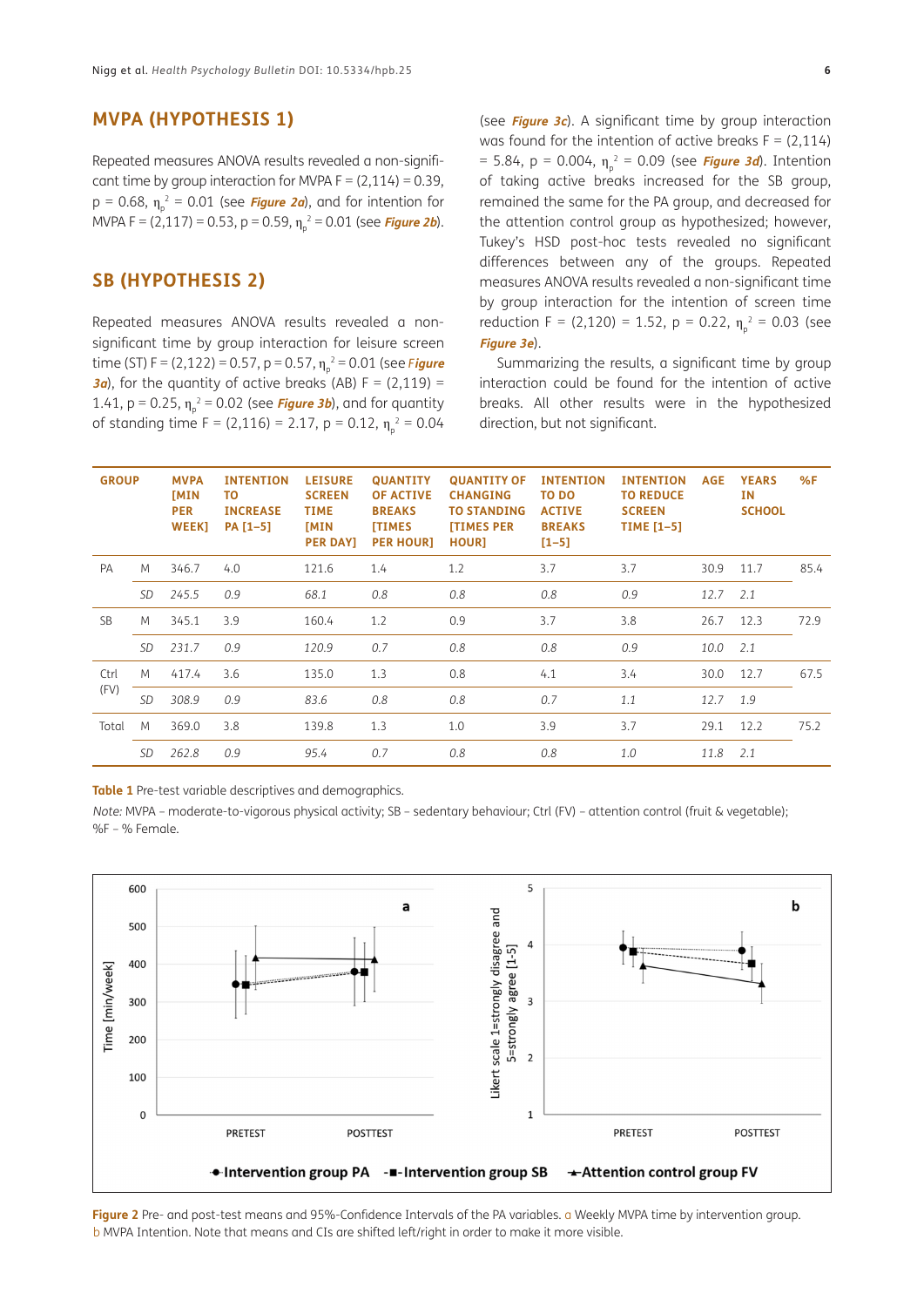

<span id="page-6-0"></span>**Figure 3** Pre- and posttest means and 95%-Confidence Intervals of the SB variables. a Minutes of leisure screen time per day. b Quantity of active breaks. c Quantity of standing time. d Intention of screen time reduction. e Intention to do active breaks (p < .05). Note that means and CIs are shifted left/right in order to make it more visible.

## **DISCUSSION**

This project investigated whether a theory-based YouTube video intervention influenced MVPA and SB during the COVID-19 stay at home situation. In both the MVPA and SB intervention the respective targeted behaviour and intention variables seemed to be most positively affected. Within the targeted MVPA intervention group, the results of MVPA and MVPA intention results had the highest increase or the smallest decrease. However, interactions on MVPA variables were statistically non-significant. The same direction of the results could be observed for the SB intervention, with the intention of active breaks being the only significant effect. Again, these effects were statistically small and mostly non-significant. Therefore, the results of the intervention could be considered as possibly non-effective. Potential explanations for lack of an effect could be the sample size, limited intervention in terms of number of videos and duration per video, limited interaction of participants with the intervention videos, relying on only one online intervention channel (YouTube), and potential intervention contamination (although participants only received the link to their intervention specific videos, they could have found the other videos through a google search).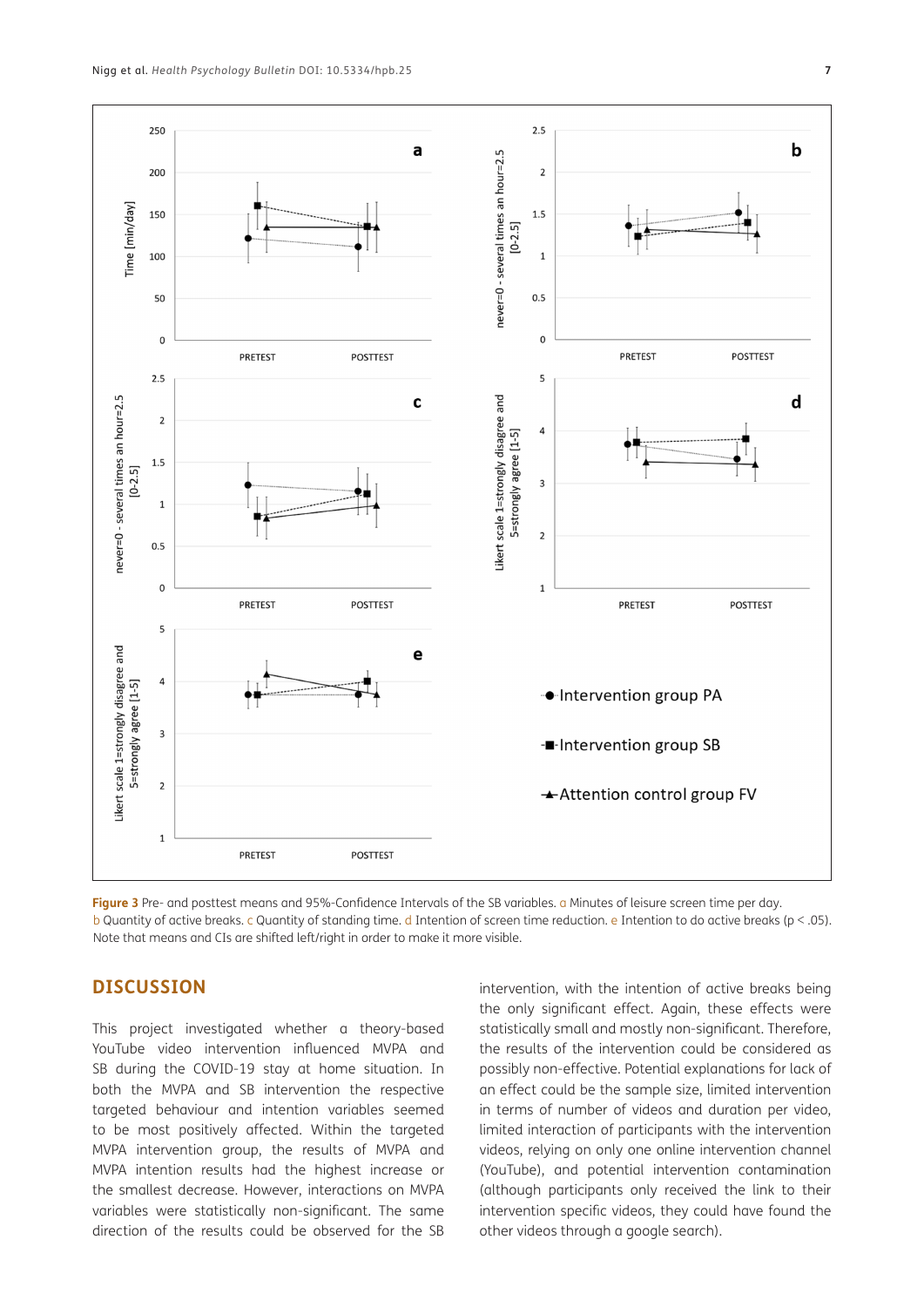Nevertheless, since all of the findings observed were in the same hypothesized positive direction for the PA intervention and the SB intervention, the consistency and direction of the overall non-significant results could also be interpreted as a positive signal in hypothesized direction. Practically, the PA intervention was associated with a non-significant increase of >30 minutes/week (>4 minutes/day) of MVPA and the SB intervention with a non-significant decrease of >140 minutes/week (>20 minutes/day) of screen time. Importantly, the attention control group in each case performed worse on the targeted variables compared to the targeted intervention group. Considering the short intervention duration (2 weeks), the relatively small sample size, the small intervention dose (around 6 min of videos), and only using one intervention modality (videos), the study shows that online-based interventions using videos as an intervention modality could be a feasible and promising approach for promoting more PA and less SB during stay at home situations. Previous studies have also pointed out the feasibility of video-based physical activity interventions (Vandelanotte & Mummery, 2011).

With a larger sample, more videos, also using other intervention channels, and an extended intervention time, the intervention effects possibly could be larger and significant. Relatedly, the current sample self-reported more than double the recommended levels of MVPA which means that maintaining, versus increasing, PA levels is of priority. Further, the potential reach of YouTube (and social media) is large and not limited by geography, so even a small effect size of 1% to 2% (similar to this project's results) can become meaningful considering the impact equation (impact = reach  $\times$  efficacy) (Marcus et al., 2000). For example, in an 8 Million population (e.g., about the population of Switzerland) a 1% effect size would promote 80,000 people to a healthier lifestyle. These public health considerations are salient especially when attempting to influence population wide susceptibility of COVID-19 infection and resiliency.

Conclusions should be made with caution due to the study's limitations. First, although the intervention was provided in three languages (English, German and French) to reach more potential participants, only a few international participants were recruited (4% non-German speaking and 11.6% non-Swiss). Second, there was a rather short (~1 week) recruiting time. Given more recruiting time, more partners such as media institutions, social media channels and individuals could have been approached to disseminate the promotion video and increase participation. Third, a pilot testing of the intervention was not possible because of the complex COVID-19 situation which required a quick response. Due to space and time limitations, mediating variables (e.g., self-efficacy, outcome expectations) were not assessed thus no mediation analyses regarding effect mechanisms were possible. The use

of self-report assessments may have introduced social desirability bias. Furthermore, the intervention videos were all limited in terms of number (5), duration (approx. 1 min) and reminder (once, after 7 days) limiting the overall intervention dose. Analyses of the self-reported intervention dose suggests that the majority of the participants watched the five videos at least once and a small number did not watch or only watched one or two of the videos. Some people (around 13%) reported to have watched more than 5 videos which could be interpreted in two ways. Either, some participants have watched some of the videos more than once or some participants searched for and watched the videos of the other intervention groups, reflecting a small possibility of contamination. Objective measures (e.g. Google Analytics) should be used for future research to assess the actual intervention dose. Attrition in this study with a dropout rate of nearly 50% was high. Having no physical or personal contact with study participants, probably resulting in less commitment, is seen as a major reason for the many dropouts. Lastly, some technical issues interfered with link distributions early in the intervention, decreasing the intervention duration for a few participants by a couple of days. The problem was solved by automating this step.

To-date MVPA and SB intervention studies during the COVID-19 times are rare. Based on the benefits of enhanced MVPA and decreased SB, this study provided some evidence of the effect of an online, home based YouTube intervention on MVPA and SB behaviour and intention.

#### **PUBLIC HEALTH IMPLICATIONS**

A physically active lifestyle is an important approach to decrease susceptibility and severity of COVID-19 infections (WHO, March 27, 2020) or to reduce possible negative consequences of stay at home situations on overall mental and physical health (Ferreira et al., 2020). The overall findings of the study show a small nonsignificant signal of a positive effect for the MVPA and SB interventions on intention and behaviour indicators. Online-based interventions offer great potential reach, not limited by geography or face-to-face contact, so even a small effect size can have a meaningful impact on public health. But further research is still needed and should focus on recruitment and individualized tailoring (e.g., on age, sex, fitness level, motives, goals, interests). Future research should be done not only using self-reported, but also objective measurements (e.g. accelerometers, Google Analytics). Most importantly, this study approach is not limited to COVID-19 but potentially applies to MVPA promotion and decreasing SB during other disease or natural disaster related stay at home situations or even daily life.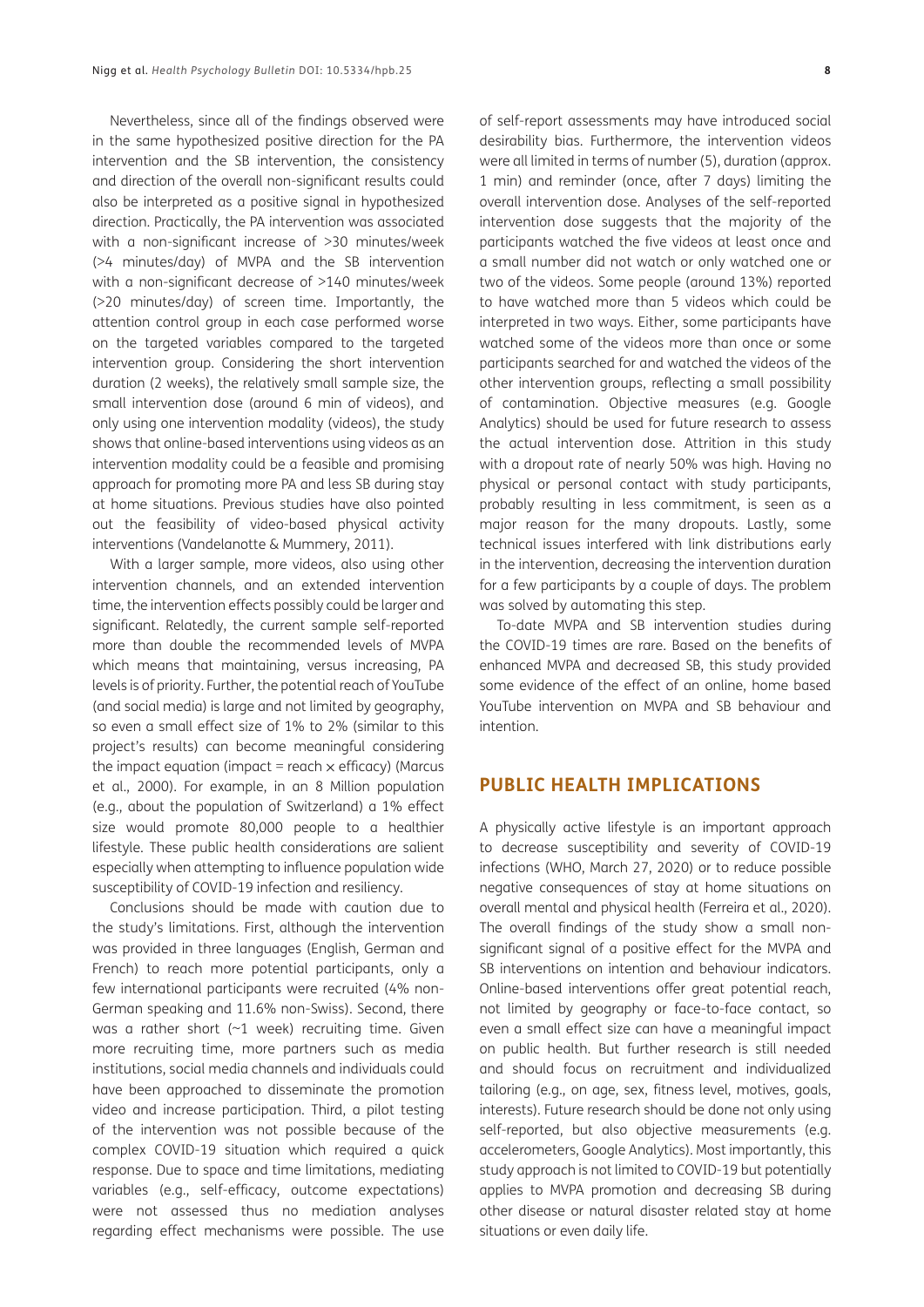# **ADDITIONAL FILES**

The additional files for this article can be found as follows:

- **• Supplementary File 1.** CONSORT 2010 checklist of information to include when reporting a randomised trial. DOI: *<https://doi.org/10.5334/hpb.25.s1>*
- **• Supplementary File 2.** The TIDieR (Template for Intervention Description and Replication) Checklist. DOI: *<https://doi.org/10.5334/hpb.25.s2>*
- **• Supplementary File 3.** SPSS dataset, syntax and output for the SSMY Study. DOI: *[https://doi.org/10.5334/](https://doi.org/10.5334/hpb.25.s3) [hpb.25.s3](https://doi.org/10.5334/hpb.25.s3)*
- **• Supplementary File 4.** Links to recruitment and intervention videos and questionnaires used for the SSMY study. DOI: *<https://doi.org/10.5334/hpb.25.s4>*

# **ACKNOWLEDGEMENT**

The authors would like to thank in particular Joram Weber, Nando Aneas and Timo Felder for their special inputs in the video production. A special thank you also to Remo Lehmann and Damian Beck responsible for data management, link distribution and data collection.

## **COMPETING INTERESTS**

The authors have no competing interests to declare.

## **AUTHOR CONTRIBUTIONS**

A.M., B.C., F.W., J.K., S.S. and T.F. recruited the participants. A.Z., B.D., L.G., L.V., P.Z. and T.G. designed the Interventions. C.U., D.B., M.G., R.L. and X.B. developed the measurement method. N.A., J.W. and M.Z. oversaw and coordinated the three groups. The introduction was drafted by A.M., A.Z., L.V., M.Z., N.A., P.Z., S.S., T.G. and C.N.; Results were drafted by B.C., B.D., D.B., F.W., J.W., L.G., M.G., R.L., X.B., and C.N. Discussion was drafted by J.K., T.F., C.U., and C.N. C.N. was the PI and provided oversight of the entire study. The manuscript was reviewed and approved by all authors.

# <span id="page-8-0"></span>**AUTHOR AFFILIATIONS**

**Claudio R. Nigg** *[orcid.org/0000-0002-2897-4689](https://orcid.org/0000-0002-2897-4689)* Institute of Sport Science, University of Bern, CH

**Nando L. Aneas Zurkinden** Institute of Sport Science, University of Bern, CH **Damian A. Beck** Institute of Sport Science, University of Bern, CH

**Xaviér J. B. Bisang** Institute of Sport Science, University of Bern, CH

**Bryan Charbonnet** Institute of Sport Science, University of Bern, CH

**Benjamin Dütschler** Institute of Sport Science, University of Bern, CH

**Timo M. O. Felder** Institute of Sport Science, University of Bern, CH **Tarik Ganic**

Institute of Sport Science, University of Bern, CH **Lara P. Grunder**

Institute of Sport Science, University of Bern, CH **Marc P. Gürber**

Institute of Sport Science, University of Bern, CH **Jacqueline Konyo**

Institute of Sport Science, University of Bern, CH **Remo D. Lehmann**

Institute of Sport Science, University of Bern, CH **Anna R. Meierhofer**

Institute of Sport Science, University of Bern, CH **Sandra Schnegg**

Institute of Sport Science, University of Bern, CH **Claudia Uhl**

Institute of Sport Science, University of Bern, CH

**Ludovic G. Vergères** Institute of Sport Science, University of Bern, CH

**Joram Weber** Institute of Sport Science, University of Bern, CH

**Fluri Wieland** Institute of Sport Science, University of Bern, CH

**Patrick Zimmermann** Institute of Sport Science, University of Bern, CH

**Alessia Zuber** Institute of Sport Science, University of Bern, CH

**Melina T. Zutter**

Institute of Sport Science, University of Bern, CH

#### **REFERENCES**

**2018 Physical Activity Guidelines Advisory Committee.** (2018). *2018 Physical Activity Guidelines Advisory Committee Scientific Report*. United States Department of Health & Human Services.

**Altena, E., Baglioni, C., Espie, C. A., Ellis, J., Gavriloff, D., Holzinger, B., Schlarb, A., Frase, L., Jernelöv, S.,** & **Riemann, D.**  (2020). Dealing with sleep problems during home confinement due to the COVID-19 outbreak: Practical recommendations from a task force of the European CBT-I Academy. *Journal of Sleep Research*, e13052. DOI: *<https://doi.org/10.1111/jsr.13052>*

**Bailey, R.** (2020). Examining daily physical activity in community-dwelling adults with stroke using social cognitive theory: An exploratory, qualitative study. *Disability and Rehabilitation*, *42*(18), 2631–2639. DOI: *[https://doi.org/1](https://doi.org/10.1080/09638288.2019.1568591) [0.1080/09638288.2019.1568591](https://doi.org/10.1080/09638288.2019.1568591)*

**Bandura, A.** (1977). *Social Learning Theory*. Prentice-Hall.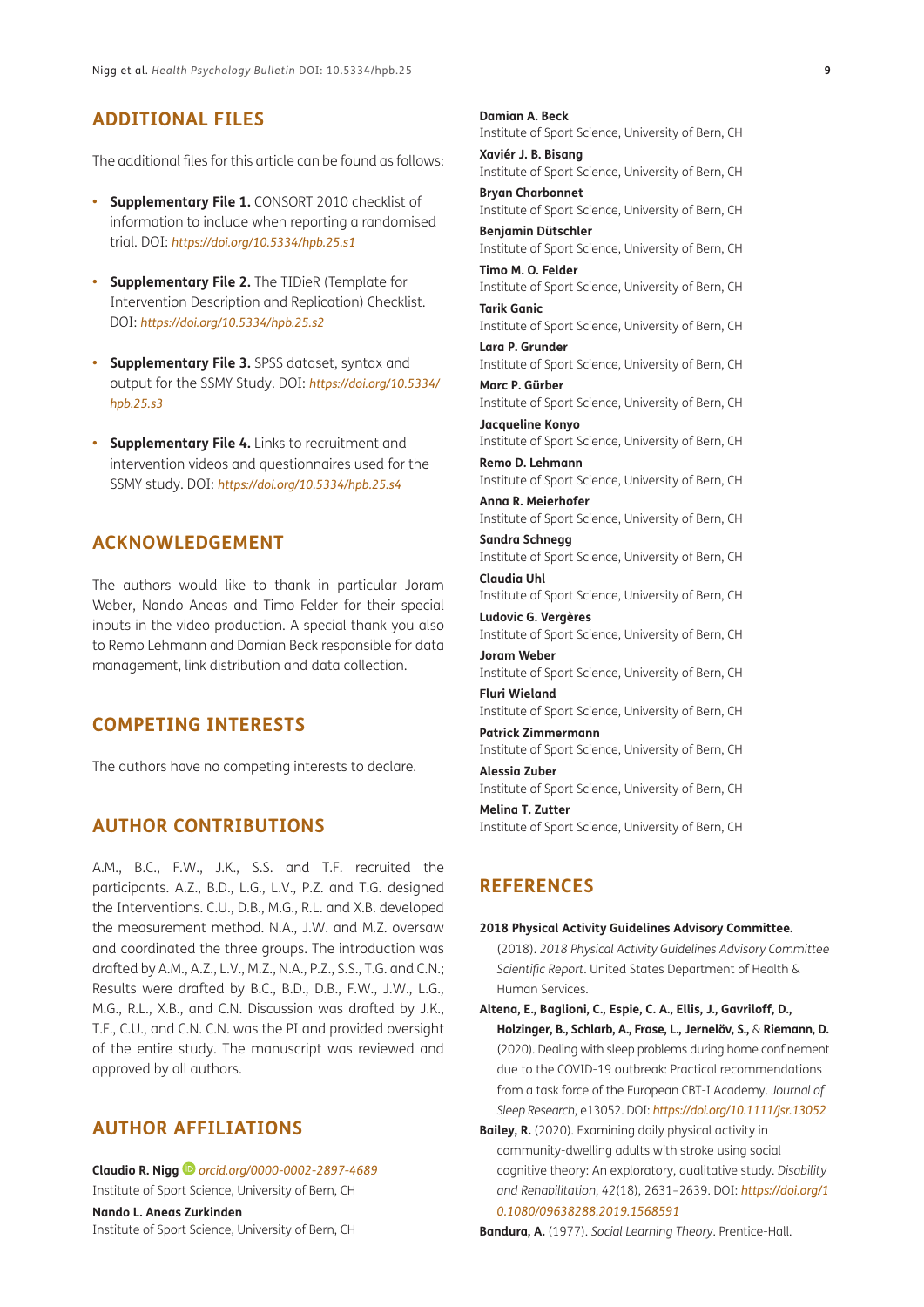- **Bansal, P., Bingemann, T. A., Greenhawt, M., Mosnaim, G., Nanda, A., Oppenheimer, J., Sharma, H., Stukus, D.,** & **Shaker, M.** (2020). Clinician Wellness During the COVID-19 Pandemic: Extraordinary Times and Unusual Challenges for the Allergist/Immunologist. *The Journal of Allergy and Clinical Immunology. In Practice*, *8*(6), 1781–1790.e3. DOI: *<https://doi.org/10.1016/j.jaip.2020.04.001>*
- **Beauchamp, M. R., Crawford, K. L.,** & **Jackson, B.** (2019). Social cognitive theory and physical activity: Mechanisms of behavior change, critique, and legacy. *Psychology of Sport and Exercise*, *42*, 110–117. DOI: *[https://doi.org/10.1016/j.](https://doi.org/10.1016/j.psychsport.2018.11.009) [psychsport.2018.11.009](https://doi.org/10.1016/j.psychsport.2018.11.009)*
- **Bennie, J. A., Chau, J. Y., van der Ploeg, H. P., Stamatakis, E., Do, A.,** & **Bauman, A.** (2013). The prevalence and correlates of sitting in European adults – a comparison of 32 Eurobarometer-participating countries. *International Journal of Behavioral Nutrition and Physical Activity*, *10*, 92–94. DOI: *<https://doi.org/10.1186/1479-5868-10-107>*
- **Brand, R.** (2020, April 15). *Gut für Körper und Seele Internationale Studie zu Sport und Bewegung in Zeiten der Krise*. Universität Potsdam. *[https://www.uni-potsdam.de/de/](https://www.uni-potsdam.de/de/medieninformationen/detail/2020-04-15-gut-fuer-koerper-und-seele-internationale-studie-zu-sport-und-bewegung-in-zeiten-der-kri) [medieninformationen/detail/2020-04-15-gut-fuer-koerper](https://www.uni-potsdam.de/de/medieninformationen/detail/2020-04-15-gut-fuer-koerper-und-seele-internationale-studie-zu-sport-und-bewegung-in-zeiten-der-kri)[und-seele-internationale-studie-zu-sport-und-bewegung-in](https://www.uni-potsdam.de/de/medieninformationen/detail/2020-04-15-gut-fuer-koerper-und-seele-internationale-studie-zu-sport-und-bewegung-in-zeiten-der-kri)[zeiten-der-kri](https://www.uni-potsdam.de/de/medieninformationen/detail/2020-04-15-gut-fuer-koerper-und-seele-internationale-studie-zu-sport-und-bewegung-in-zeiten-der-kri)*
- **Craig, C. L., Marshall, A. L., Sjöström, M., Bauman, A. E., Booth, M. L., Ainsworth, B. E., Pratt, M., Ekelund, U., Yngve, A., Sallis, J. F.,** & **Oja, P.** (2003). International physical activity questionnaire: 12-country reliability and validity. *Medicine and Science in Sports and Exercise*, *35*(8), 1381–1395. DOI: *<https://doi.org/10.1249/01.MSS.0000078924.61453.FB>*
- **Deci, E. L.,** & **Ryan, R. M.** (2008). Self-determination theory: A macrotheory of human motivation, development, and health. *Canadian Psychology/Psychologie Canadienne*, *49*(3), 182–185. DOI: *<https://doi.org/10.1037/a0012801>*
- **Downs, D. S., Nigg, C. R., Hausenblas, H. A.,** & **Rauff, E. L.** (2013). Why Do People Change Physical Activity Behavior. In C. R. Nigg (Ed.), *ACSM's Behavioral Aspects of Physical Activity and Exercise* (pp. 15–44). Wolters Kluwer Health/Lippincott Williams & Wilkins.
- **Dunton, G. F., Wang, S. D., Do, B.,** & **Courtney, J.** (2020). Early Effects of the COVID-19 Pandemic on Physical Activity in U.S. Adults. *Cambridge Open Engage*. DOI: *[https://doi.](https://doi.org/10.33774/coe-2020-kx2rq) [org/10.33774/coe-2020-kx2rq](https://doi.org/10.33774/coe-2020-kx2rq)*
- **Feltz, D. L., Short, S. E.,** & **Sullivan, P. J.** (2008). Self-efficacy in sport. In *Self-efficacy in sport*. Human Kinetics. DOI: *[https://](https://doi.org/10.36660/abc.20200235) [doi.org/10.36660/abc.20200235](https://doi.org/10.36660/abc.20200235)*
- **Ferreira, M. J., Irigoyen, M. C., Consolim-Colombo, F., Saraiva, J. F. K.,** & **De Angelis, K.** (2020). Physically Active Lifestyle as an Approach to Confronting COVID-19. *Arquivos Brasileiros de Cardiologia*, *114*(4), 601–602. *[https://doi.org/10.36660/](https://doi.org/10.36660/abc.20200235) [abc.20200235](https://doi.org/10.36660/abc.20200235)*
- **Fitbit.** (2020, March 23). *The Impact Of Coronavirus On Global Activity*. *<https://blog.fitbit.com/covid-19-global-activity/>*
- **Garmin.** (2020, April 9). *The Effect of the Global Pandemic on Active Lifestyles*. *[https://www.garmin.com/en-US/blog/general/](https://www.garmin.com/en-US/blog/general/the-effect-of-the-global-pandemic-on-active-lifestyles/) [the-effect-of-the-global-pandemic-on-active-lifestyles/](https://www.garmin.com/en-US/blog/general/the-effect-of-the-global-pandemic-on-active-lifestyles/)*
- **Guthold, R., Stevens, G. A., Riley, L. M.,** & **Bull, F. C.** (2018). Worldwide trends in insufficient physical activity from 2001 to 2016: A pooled analysis of 358 population-based surveys with 1·9 million participants. *The Lancet Global Health*, *6*(10), e1077–e1086. DOI: *[https://doi.org/10.1016/S2214-](https://doi.org/10.1016/S2214-109X(18)30357-7) [109X\(18\)30357-7](https://doi.org/10.1016/S2214-109X(18)30357-7)*
- **Hall, G., Laddu, D. R., Phillips, S. A., Lavie, C. J.,** & **Arena, R.** (2020). A tale of two pandemics: How will COVID-19 and global trends in physical inactivity and sedentary behavior affect one another? In *Progress in cardiovascular diseases*. DOI: *<https://doi.org/10.1016/j.pcad.2020.04.005>*
- **Jiménez-Pavón, D., Carbonell-Baeza, A.,** & **Lavie, C. J.** (2020). Physical exercise as therapy to fight against the mental and physical consequences of COVID-19 quarantine: Special focus in older people. *Progress in Cardiovascular Diseases*, *63*(3), 386–388. DOI: *[https://doi.org/10.1016/j.](https://doi.org/10.1016/j.pcad.2020.03.009) [pcad.2020.03.009](https://doi.org/10.1016/j.pcad.2020.03.009)*
- **Joseph, R. P., Ainsworth, B. E., Mathis, L., Hooker, S. P.,**  & **Keller, C.** (2017). Utility of Social Cognitive Theory in Intervention Design for Promoting Physical Activity among African-American Women: A Qualitative Study. *American Journal of Health Behavior*, *41*(5), 518–533. DOI: *[https://doi.](https://doi.org/10.5993/AJHB.41.5.1) [org/10.5993/AJHB.41.5.1](https://doi.org/10.5993/AJHB.41.5.1)*
- **Lee, P. H., Macfarlane, D. J., Lam, T. H.,** & **Stewart, S. M.** (2011). Validity of the International Physical Activity Questionnaire Short Form (IPAQ-SF): A systematic review. *The International Journal of Behavioral Nutrition and Physical Activity*, *8*, 115. DOI: *<https://doi.org/10.1186/1479-5868-8-115>*
- **Lidbury, E.-K.** (2020, March 17). *5 Ways to Stay Motivated During the Coronavirus Pandemic*. triathlete. *[https://www.](https://www.triathlete.com/training/5-ways-to-stay-motivated-during-the-coronavirus-pandemic/) [triathlete.com/training/5-ways-to-stay-motivated-during](https://www.triathlete.com/training/5-ways-to-stay-motivated-during-the-coronavirus-pandemic/)[the-coronavirus-pandemic/](https://www.triathlete.com/training/5-ways-to-stay-motivated-during-the-coronavirus-pandemic/)*
- **Lippke, S.,** & **Wiedemann, A. U.** (2007). Sozial-kognitive Theorien und Modelle zur Beschreibung und Veränderung von Sport und körperlicher Bewegung – ein Überblick. *Zeitschrift Für Sportpsychologie*, *14*(4), 139–148. DOI: *[https://](https://doi.org/10.1026/1612-5010.14.4.139) [doi.org/10.1026/1612-5010.14.4.139](https://doi.org/10.1026/1612-5010.14.4.139)*
- **Mansoubi, M., Pearson, N., Biddle, S. J. H.,** & **Clemes, S.** (2014). The relationship between sedentary behaviour and physical activity in adults: A systematic review. *Preventive Medicine*, *69*, 28–35. DOI: *<https://doi.org/10.1016/j.ypmed.2014.08.028>*
- **Marcus, B. H., Nigg, C. R., Riebe, D.,** & **Forsyth, L. H.** (2000). Interactive communication strategies: Implications for population-based physical-activity promotion. *American Journal of Preventive Medicine*, *19*(2), 121–126. DOI: *[https://](https://doi.org/10.1016/S0749-3797(00)00186-0) [doi.org/10.1016/S0749-3797\(00\)00186-0](https://doi.org/10.1016/S0749-3797(00)00186-0)*
- **Schulz, K. F., Altman, D. G.,** & **Moher, D.** (2010). CONSORT 2010 Statement: Updated guidelines for reporting parallel group randomised trials. *BMC Medicine*, *8*, 18. DOI: *[https://doi.](https://doi.org/10.1186/1741-7015-8-18) [org/10.1186/1741-7015-8-18](https://doi.org/10.1186/1741-7015-8-18)*
- **Stacey, F. G., James, E. L., Chapman, K.,** & **Lubans, D. R.** (2016). Social cognitive theory mediators of physical activity in a lifestyle program for cancer survivors and carers: Findings from the ENRICH randomized controlled trial. *The International Journal of Behavioral Nutrition and Physical Activity*, *13*, 49. DOI: *<https://doi.org/10.1186/s12966-016-0372-z>*